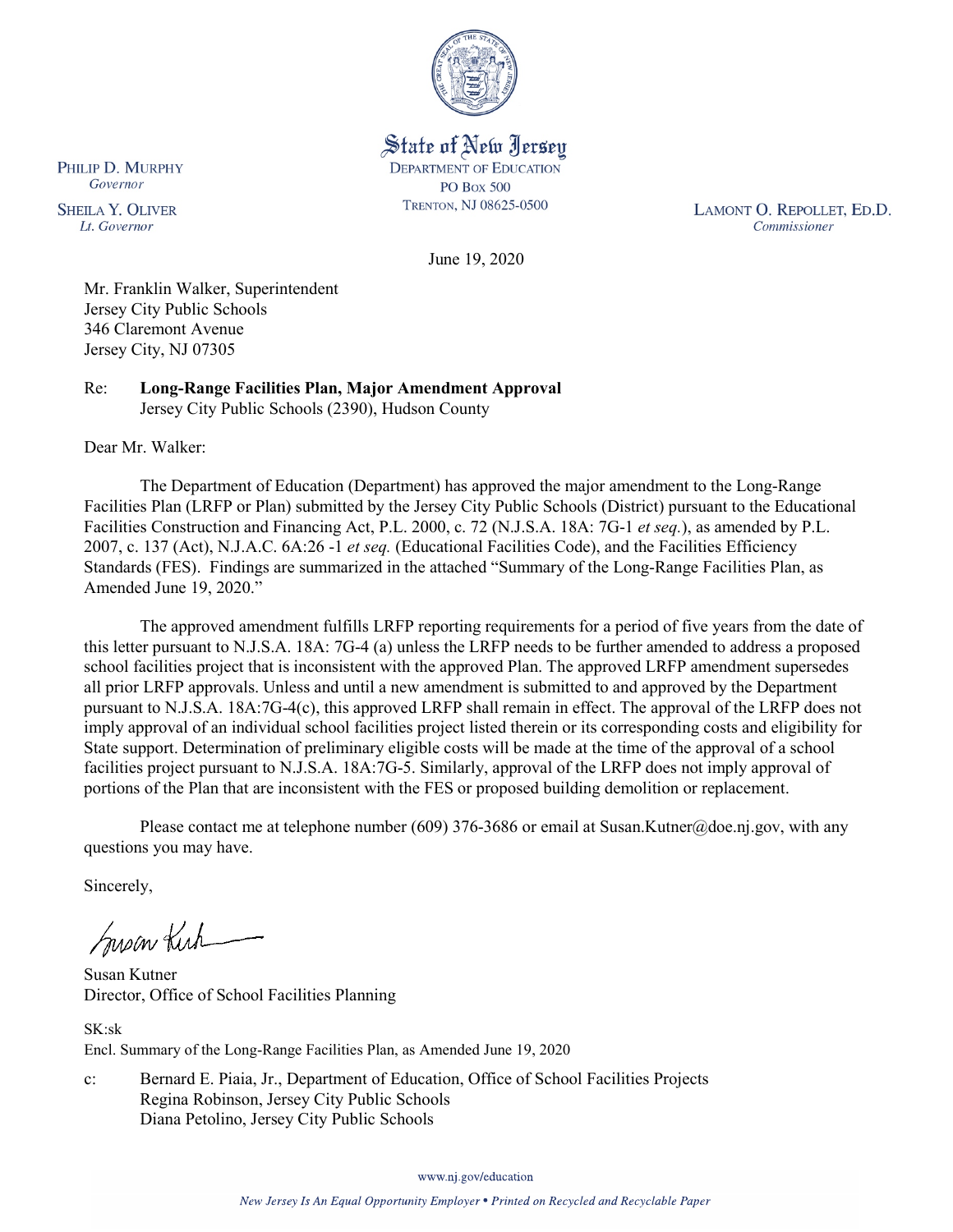# **Jersey City Public Schools (2390) Summary of the Long-Range Facilities Plan, as Amended June 19, 2020**

The Department of Education (Department) has completed its review of the major amendment to the Long-Range Facilities Plan (LRFP or Plan) submitted by the Jersey City Public Schools (District) pursuant to the Educational Facilities Construction and Financing Act, P.L. 2000, c. 72 (N.J.S.A. 18A: 7G-1 *et seq.*), as amended by P.L. 2007, c. 137 (Act), N.J.A.C. 6A:26-1 et seq. (Educational Facilities Code), and the Facilities Efficiency Standards (FES).

The following provides a summary of the District's approved amended LRFP. The summary is based on the standards set forth in the Act, the Educational Facilities Code, the FES, District-reported information in the Department's LRFP reporting system, and supporting documentation. The referenced reports in *italic* text are standard reports available on the Department's LRFP website.

## **1. Inventory Overview**

The District is classified as a SDA District for funding purposes. It provides services for students in grades PK-12.

The District identified existing and proposed schools, sites, buildings, rooms, and site amenities in its LRFP. Table 1 lists the number of existing and proposed district schools, sites, and buildings. Detailed information can be found in the *School Asset Inventory Report* and the *Site Asset Inventory Report.*

**As directed by the Department, school facilities projects that have received initial approval by the Department and have been approved by the voters, if applicable, are represented as "existing" in the LRFP.** Approved projects that include new construction and/or the reconfiguration/reassignment of existing program space are as follows: n/a.

|                                              | Existing | <b>Proposed</b> |
|----------------------------------------------|----------|-----------------|
| Number of Schools (assigned DOE school code) | 40       | 51              |
| Number of School Buildings <sup>1</sup>      | 49       | 56              |
| Number of Non-School Buildings <sup>2</sup>  |          |                 |
| Number of Vacant/Unassigned Buildings        |          |                 |
| Number of Sites                              | 54       | 48              |

### **Table 1: Number of Schools, School Buildings, and Sites**

*1 Includes district-owned buildings and long-term leases serving students in district-operated programs 2 Includes occupied district-owned buildings not associated with a school, such as administrative or utility buildings*

Based on the existing facilities inventory submitted by the District:

- Schools using leased buildings (short or long-term): Infinity Institute (002), NJ Regional Day School (011)
- Schools using temporary classroom units (TCUs), excluding TCUs supporting construction: PS 31 (265), PS 11 (140), PS 14 (160), PS 17 (360), PS 20 (190), PS 23 (210), PS 27 (240), PS 28 (250), PS 29 (260), PS 30 (320), PS 33 (270), PS 38 (345), PS 41 (347), PS 6 (370), PS 8 (120)
- Vacant/unassigned school buildings:  $n/a$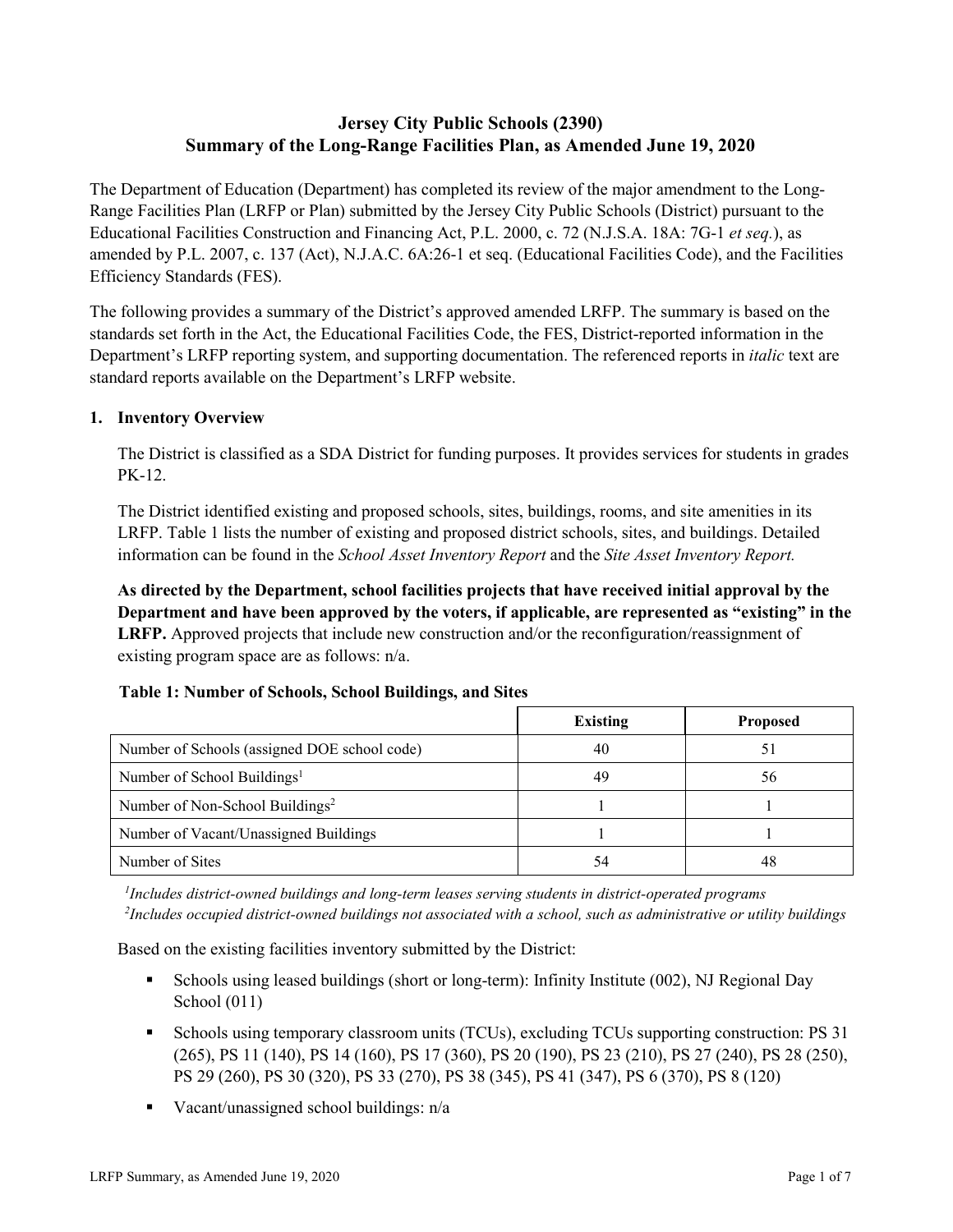**FINDINGS** The Department has determined that the proposed inventory is adequate for approval of the District's LRFP amendment. However, the LRFP determination does not imply approval of an individual school facilities project listed within the LRFP; the District must submit individual project applications for project approval.

# **2. District Enrollments**

The District determined the number of students, or "proposed enrollments," to be accommodated for LRFP planning purposes on a district-wide basis and in each school.

The Department minimally requires the submission of a standard cohort-survival projection using historic enrollment data from the Application for School State Aid (ASSA) or NJ Smart. The cohort-survival method projection method forecasts future students based upon the survival of the existing student population as it moves from grade to grade. A survival ratio of less than 1.00 indicates a loss of students, while a survival ratio of more than 1.00 indicates the class size is increasing. For example, if a survival ratio tracking first to second grade is computed to be 1.05, the grade size is increasing by 5% from one year to the next. The cohort-survival projection methodology works well for communities with stable demographic conditions. Atypical events impacting housing or enrollments, such as an economic downturn that halts new housing construction or the opening of a charter or private school, typically makes a cohort-survival projection less reliable.

## **Proposed enrollments are based on a standard cohort-survival enrollment projection.**

Adequate supporting documentation was submitted to the Department to justify the proposed enrollments. Table 2 provides a comparison of existing and projected enrollments. All totals include special education students.

|                              | <b>Existing Enrollments</b> | <b>District Proposed Enrollments</b> |
|------------------------------|-----------------------------|--------------------------------------|
| <b>Grades</b>                | 2018-19                     | 2022-23                              |
| PK (excl. private providers) | 2,725                       | 2,750                                |
| Grades K-5                   | 12,434                      | 12,284                               |
| Grades 6-8                   | 5,687                       | 4,932                                |
| Grades 9-12                  | 5,997                       | 5,613                                |
| <b>Totals K-12</b>           | 26,843                      | 25,579                               |

#### **Table 2: Enrollments**

**FINDINGS** The Department has determined the District's proposed enrollments to be acceptable for approval of the District's LRFP amendment. The Department will require a current enrollment projection at the time an application for a school facilities project is submitted incorporating the District's most recent enrollments in order to verify that the LRFP's planned capacity is appropriate for the updated enrollments.

# **3. District Practices Capacity**

Based on information provided in the room inventories, *District Practices Capacity* was calculated for each school building to determine whether adequate capacity is proposed for the projected enrollments based on district scheduling and class size practices. The capacity totals assume instructional buildings can be fully utilized regardless of school sending areas, transportation, and other operational issues. The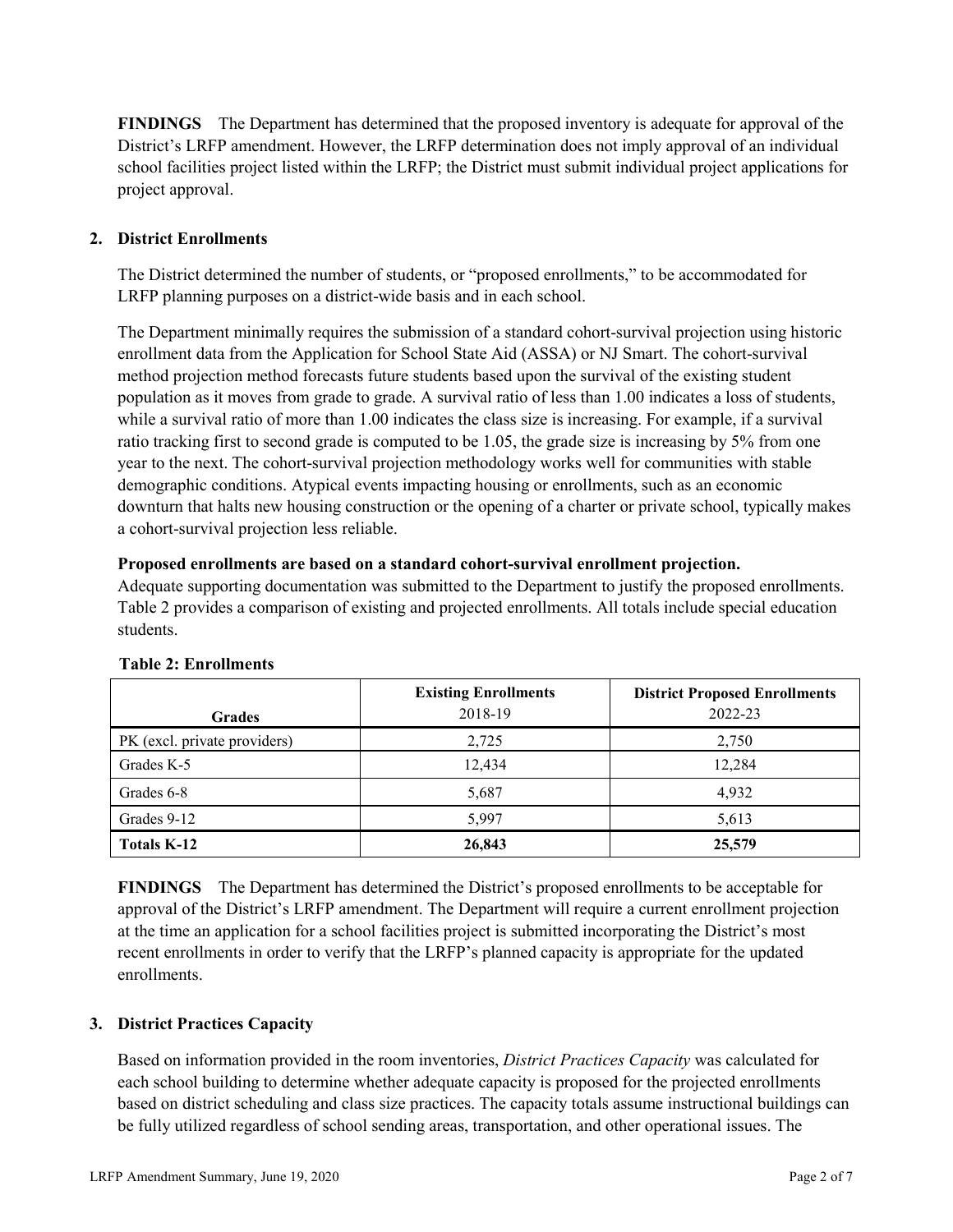calculations only consider district-owned buildings and long-term leases; short term leases and temporary buildings are excluded. A capacity utilization factor of 90% for classrooms serving grades K-8 and 85% for classrooms serving grades 9-12 is applied in accordance with the FES. No capacity utilization factor is applied to preschool classrooms.

In certain cases, districts may achieve adequate District Practices Capacity to accommodate enrollments but provide inadequate square feet per student in accordance with the FES, resulting in educational adequacy issues and "Unhoused Students." Unhoused students are considered in the "Functional Capacity" calculations used to determine potential State support for school facilities projects and are analyzed in Section 4.

Table 3 provides a summary of proposed enrollments and existing and proposed District-wide capacities. Detailed information can be found in the LRFP website reports titled *FES and District Practices Capacity Report, Existing Rooms Inventory Report, and Proposed Rooms Inventory Report.*

| <b>Grades</b>          | <b>Proposed</b><br><b>Enrollments</b> | <b>Existing</b><br><b>District</b><br><b>Practices</b><br>Capacity | <b>Existing</b><br>Deviation* | <b>Proposed</b><br><b>District</b><br><b>Practices</b><br>Capacity | <b>Proposed</b><br>Deviation* |
|------------------------|---------------------------------------|--------------------------------------------------------------------|-------------------------------|--------------------------------------------------------------------|-------------------------------|
| Elementary (PK-5)      | 15,034                                | 14,209.67                                                          | $-824.33$                     | 15,616.00                                                          | 582.00                        |
| Middle $(6-8)$         | 4,932                                 | 5,773.62                                                           | 841.62                        | 5,171.95                                                           | 239.95                        |
| High $(9-12)$          | 5,613                                 | 6,653.97                                                           | 1,040.97                      | 5,838.86                                                           | 225.86                        |
| <b>District Totals</b> | 25,579                                | 26,637.27                                                          | 1,058.27                      | 26,620.81                                                          | 1,041.81                      |

**Table 3: District Practices Capacity Analysis**

*\* Positive numbers signify surplus capacity; negative numbers signify inadequate capacity. Negative values for District Practices capacity are acceptable for approval if proposed enrollments do not exceed 100% capacity utilization.*

Considerations:

- Based on the proposed enrollments and existing room inventories, the District is projected to have inadequate capacity for the following grade groups, assuming all school buildings can be fully utilized: PK-5
- Adequate justification has been provided by the District if the proposed capacity for a school significantly deviates from the proposed enrollments. Generally, surplus capacity is acceptable for LRFP approval if additional capacity is not proposed through new construction.

**FINDINGS**The Department has determined that proposed District capacity, in accordance with the proposed enrollments, is adequate for approval of the District's LRFP amendment. The Department will require a current enrollment projection at the time an application for a school facilities project is submitted, incorporating the District's most recent Fall Enrollment Report, in order to verify that the LRFP's planned capacity meets the District's updated enrollments.

# **4. New Construction Funding Eligibility**

*Functional Capacity* was calculated and compared to the proposed enrollments to provide a preliminary estimate of Unhoused Students and new construction funding eligibility.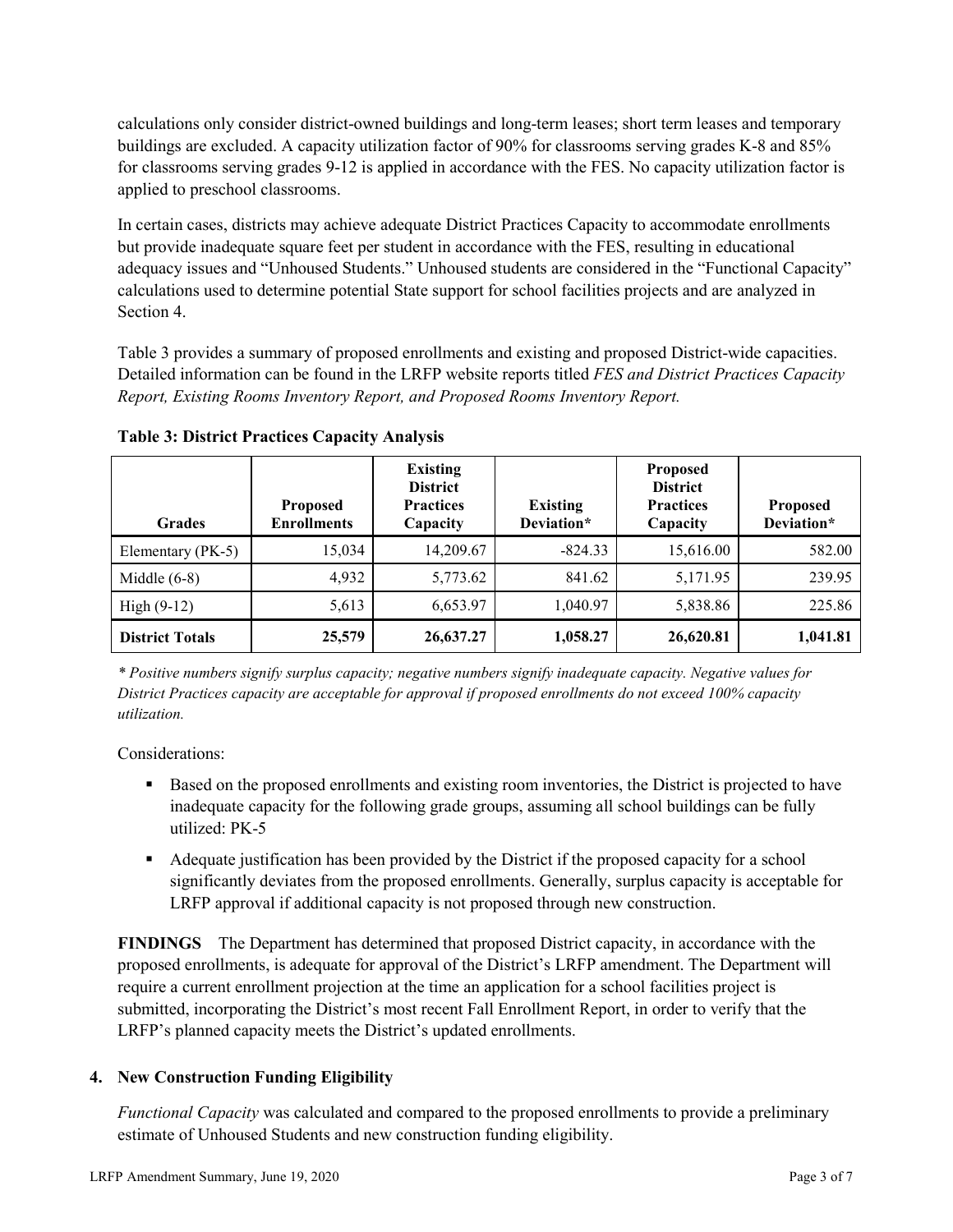*Functional Capacity* is the adjusted gross square footage of a school building *(total gross square feet minus excluded space)* divided by the minimum area allowance per full-time equivalent student for the grade level contained therein. *Unhoused Students* is the number of students projected to be enrolled in the District that exceeds the Functional Capacity of the District's schools pursuant to N.J.A.C. 6A:26-2.2(c). *Excluded Square Feet* includes (1) square footage exceeding the FES for any pre-kindergarten, kindergarten, general education, or self-contained special education classroom; (2) grossing factor square footage *(corridors, stairs, mechanical rooms, etc.)* that exceeds the FES allowance, and (3) square feet proposed to be demolished or discontinued from use. Excluded square feet may be revised during the review process for individual school facilities projects.

Table 4 provides a preliminary assessment of the Functional Capacity, Unhoused Students, and Estimated Maximum Approved Area for Unhoused Students for each FES grade group. The calculations exclude temporary facilities and short-term leased buildings. School buildings proposed for whole or partial demolition or reassignment to a non-school use are excluded from the calculations pending project application review. If a building is proposed to be reassigned to a different school, the square footage is applied to the proposed grades after reassignment. Buildings that are not assigned to a school are excluded from the calculations. In addition, only preschool students eligible for state funding (former ECPA students) are included. Detailed information concerning the calculations can be found in the *Functional Capacity and Unhoused Students Report* and the *Excluded Square Footage Report.*

|                                                | <b>PK/K-5</b> | $6 - 8$   | $9-12$    | <b>Total</b> |
|------------------------------------------------|---------------|-----------|-----------|--------------|
| PK Eligible Students/K-12 Proposed Enrollments | 15,034        | 4,932     | 5,613     |              |
| FES Area Allowance (SF/student)                | 125.00        | 134.00    | 151.00    |              |
| <b>Prior to Completion of Proposed Work:</b>   |               |           |           |              |
| <b>Existing Gross Square Feet</b>              | 2,287,900     | 900,324   | 1,209,913 | 4,398,138    |
| Adjusted Gross Square Feet                     | 1,705,875     | 769,562   | 1,050,423 | 3,525,860    |
| <b>Adjusted Functional Capacity</b>            | 13,647.00     | 5,775.99  | 6,962.09  |              |
| <b>Unhoused Students</b>                       | 1,387.00      | 0.00      | 0.00      |              |
| Est. Max. Area for Unhoused Students           | 173,375.00    | 0.00      | 0.00      |              |
| <b>After Completion of Proposed Work:</b>      |               |           |           |              |
| Gross Square Feet                              | 3,342,366     | 1,089,780 | 1,326,895 | 5,759,041    |
| New Gross Square Feet                          | 1,332,172     | 188,583   | 141,789   | 1,662,544    |
| Adjusted Gross Square Feet                     | 3,038,047     | 958,145   | 1,192,212 | 5,188,404    |
| Functional Capacity                            | 24,304.38     | 7,195.76  | 7,901.09  |              |
| Unhoused Students after Construction           | 0.00          | 0.00      | 0.00      |              |
| Est. Max. Area Remaining                       | 0.00          | 0.00      | 0.00      |              |

|  |  | Table 4: Estimated Maximum Approved Area for Unhoused Students |  |
|--|--|----------------------------------------------------------------|--|
|  |  |                                                                |  |

Facilities used for non-instructional or non-educational purposes are ineligible for State support under the Act. However, projects for such facilities shall be reviewed by the Department to determine whether they are consistent with the District's LRFP and whether the facility, if it is to house students (full or part time) conforms to educational adequacy requirements. These projects shall conform to all applicable statutes and regulations.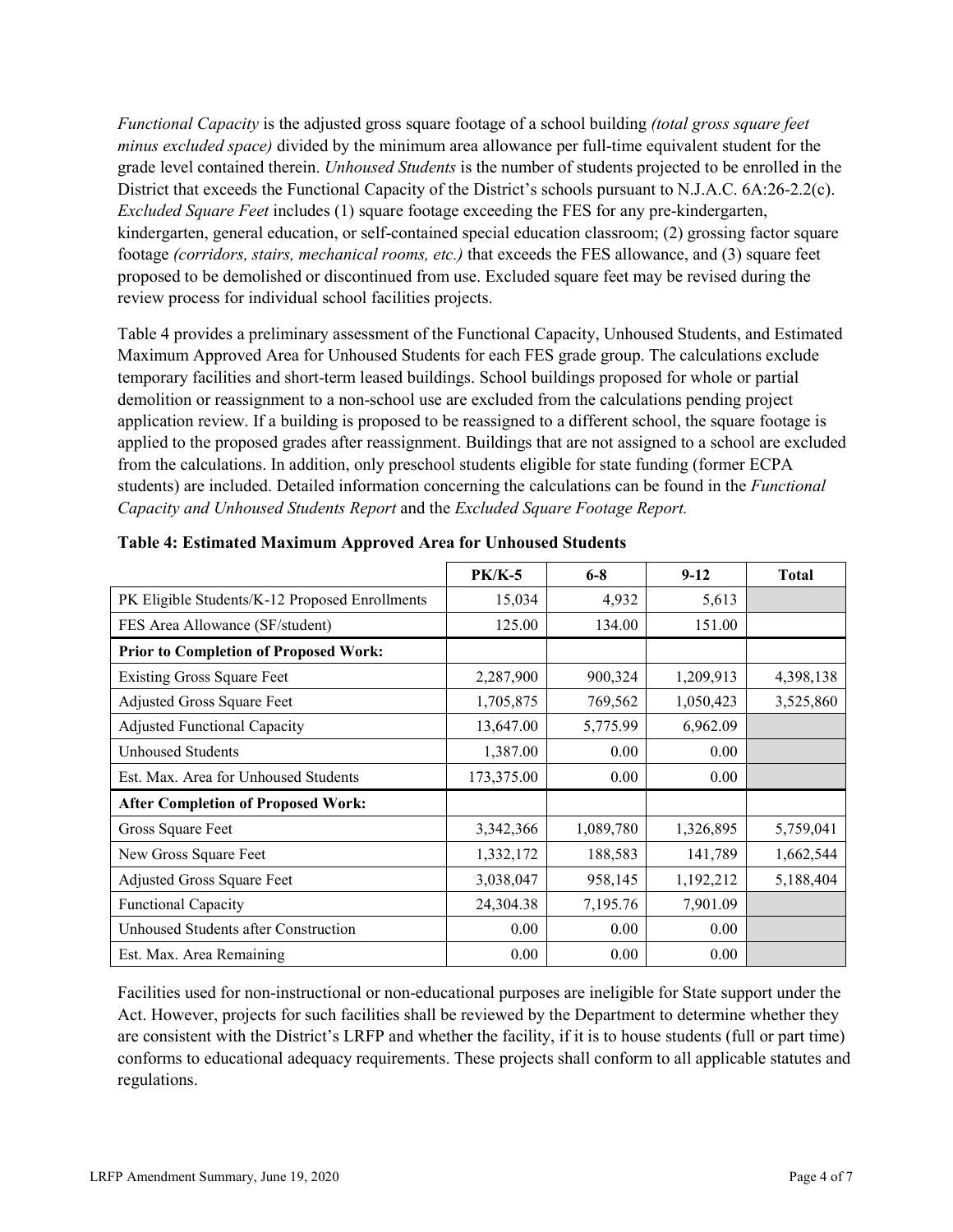Estimated costs represented in the LRFP by the District are for capital planning purposes only. The estimates are not intended to represent preliminary eligible costs or final eligible costs of approved school facilities projects.

Considerations:

- The District does not have approved projects pending completion, as noted in Section 1, that impact the Functional Capacity calculations.
- The Functional Capacity calculations *exclude* square feet proposed for demolition or discontinuation for the following FES grade groups and school buildings pending a feasibility study and project review: PK-5, 6-8, 9-12.
- **Based on the preliminary assessment, the District has Unhoused Students prior to the completion** of proposed work for the following FES grade groups: PK-5.
- New construction is proposed for the following FES grade groups: PK-5, 6-8, 9-12.
- **Proposed new construction exceeds the estimated maximum area allowance for Unhoused** Students prior to the completion of the proposed work for the following grade groups: PK-5, 6-8, 9-12.
- The District, based on the preliminary LRFP assessment, will not have Unhoused Students after completion of the proposed LRFP work. If the District is projected to have Unhoused Students, adequate justification has been provided to confirm educational adequacy in accordance with Section 6 of this determination.

**FINDINGS** Functional Capacity and Unhoused Students calculated in the LRFP are preliminary estimates. Preliminary Eligible Costs (PEC) and Final Eligible Costs (FEC) will be included in the review process for specific school facilities projects. A feasibility study undertaken by the District is required if building demolition or replacement is proposed per N.J.A.C. 6A:26-2.3(b)(10).

# **5. Proposed Work**

The District assessed program space, capacity, and physical plant deficiencies to determine corrective actions. Capital maintenance, or *"system actions,"* address physical plant deficiencies due to operational, building code, and /or life cycle issues. Inventory changes, or *"inventory actions,*" add, alter, or eliminate sites, site amenities, buildings, and/or rooms.

The Act (N.J.S.A. 18A:7G-7b) provides that all school facilities shall be deemed suitable for rehabilitation unless a pre-construction evaluation undertaken by the District demonstrates to the satisfaction of the Commissioner that the structure might pose a risk to the safety of the occupants even after rehabilitation or that rehabilitation is not cost-effective. Pursuant to N.J.A.C. 6A:26-2.3(b)(10), the Commissioner may identify school facilities for which new construction is proposed in lieu of rehabilitation for which it appears from the information presented that new construction is justified, provided, however, that for such school facilities so identified, the District must submit a feasibility study as part of the application for the specific school facilities project. The cost of each proposed building replacement is compared to the cost of additions or rehabilitation required to eliminate health and safety deficiencies and to achieve the District's programmatic model.

Table 5 lists the scope of work proposed for each school based on the building(s) serving their student population. Detailed information can be found in the LRFP website reports titled *"School Asset Inventory"*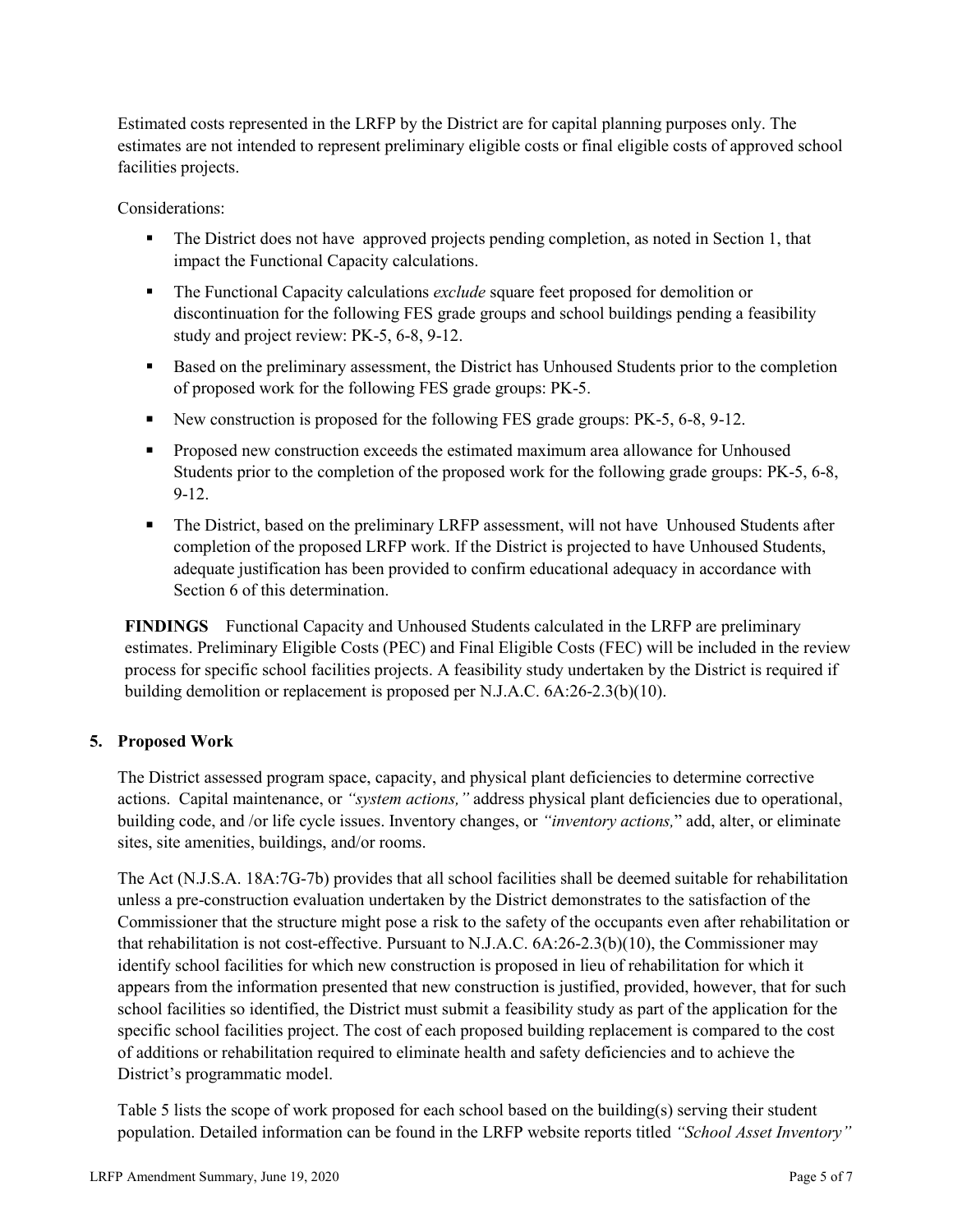*and "LRFP Inventory Actions Summary."* Proposed systems work (capital maintenance) was provided in supporting documentation.

With the completion of the proposed work, the following schools are proposed to be eliminated: Infinity Institute (002), PS 31 Infante (265); the following schools are proposed to be added: PS 1, 12 Early Childhood Centers.

| <b>Proposed Scope of Work</b>                                                                  | <b>Applicable Schools</b>                                                                                                                                                                                                                                                                                    |
|------------------------------------------------------------------------------------------------|--------------------------------------------------------------------------------------------------------------------------------------------------------------------------------------------------------------------------------------------------------------------------------------------------------------|
| Renovation only (no new construction)                                                          |                                                                                                                                                                                                                                                                                                              |
| System actions only (no inventory actions)                                                     | PS 31 (265), McNair HS (075), Lincoln HS<br>(070), MS 04 (105), MS 07 Williams (155), NJ<br>Regional Day School (011), PS 20 (190), PS 3<br>(100), Liberty (082), PS 29 (260), PS 33 (270),<br>PS 5 (110), Infinity Institute (002),<br>Renaissance Institute (former PS 3, Bright<br><b>Street Academy)</b> |
| Existing inventory actions only (no systems actions)                                           | n/a                                                                                                                                                                                                                                                                                                          |
| Systems and inventory changes                                                                  | Synder HS (050), Ferris HS (060), Noonan<br>(302), PS 14 (160), PS 16 (340), PS 39 (330),<br>PS 6 (370), PS 8 (120), Dickinson HS (080)                                                                                                                                                                      |
| New construction or new leased building                                                        |                                                                                                                                                                                                                                                                                                              |
| Building addition only (no systems or existing inventory actions)                              | n/a                                                                                                                                                                                                                                                                                                          |
| Renovation and building addition (system, existing inventory,<br>and new construction actions) | Academy 1 (095), MLK (140), PS 12 (150), PS<br>15 (170), PS 17 (360), PS 22 (200), PS 23<br>incl. former PS 1 building (210), PS 24 (220),<br>PS 25 (230), PS 27 (240), PS 28 (250), PS 30<br>(320), PS 34 (280), PS 37 (300). PS 38 (350),<br>PS 40 (345), PS 41 (347)                                      |
| New building on existing site                                                                  | n/a                                                                                                                                                                                                                                                                                                          |
| New building on new or expanded site                                                           | 12 Early Childhood Centers, Liberty HS (082),<br>PS 1, PS 29 (260), PS 33 (270); PS 5 (110)                                                                                                                                                                                                                  |
| New leased building                                                                            | n/a                                                                                                                                                                                                                                                                                                          |
| Site and building disposal (in addition to above scopes)                                       |                                                                                                                                                                                                                                                                                                              |
| Partial building demolition                                                                    | Academy 1 (095), PS 30 (320), PS 34 (280)                                                                                                                                                                                                                                                                    |
| Whole building demolition                                                                      | Liberty HS (082), PS 29 (260), PS 33 (270), PS<br>5(110)                                                                                                                                                                                                                                                     |
| Site and building disposal or discontinuation of use                                           | PS 31 (265), Infinity Institute lease (002)                                                                                                                                                                                                                                                                  |

**Table 5. School Building Scope of Work**

**FINDINGS** The Department has determined that the proposed work is adequate for approval of the District's LRFP amendment. However, Department approval of proposed work in the LRFP does not imply the District may proceed with a school facilities project. The District must submit individual project applications with cost estimates for Department project approval. Both school facilities project approval and other capital project review require consistency with the District's approved LRFP.

# **6. Proposed Room Inventories and the Facilities Efficiency Standards**

The District's proposed school buildings were evaluated to assess general educational adequacy in terms of compliance with the FES area allowance pursuant to N.J.A.C. 6A:26-2.2 and 2.3.